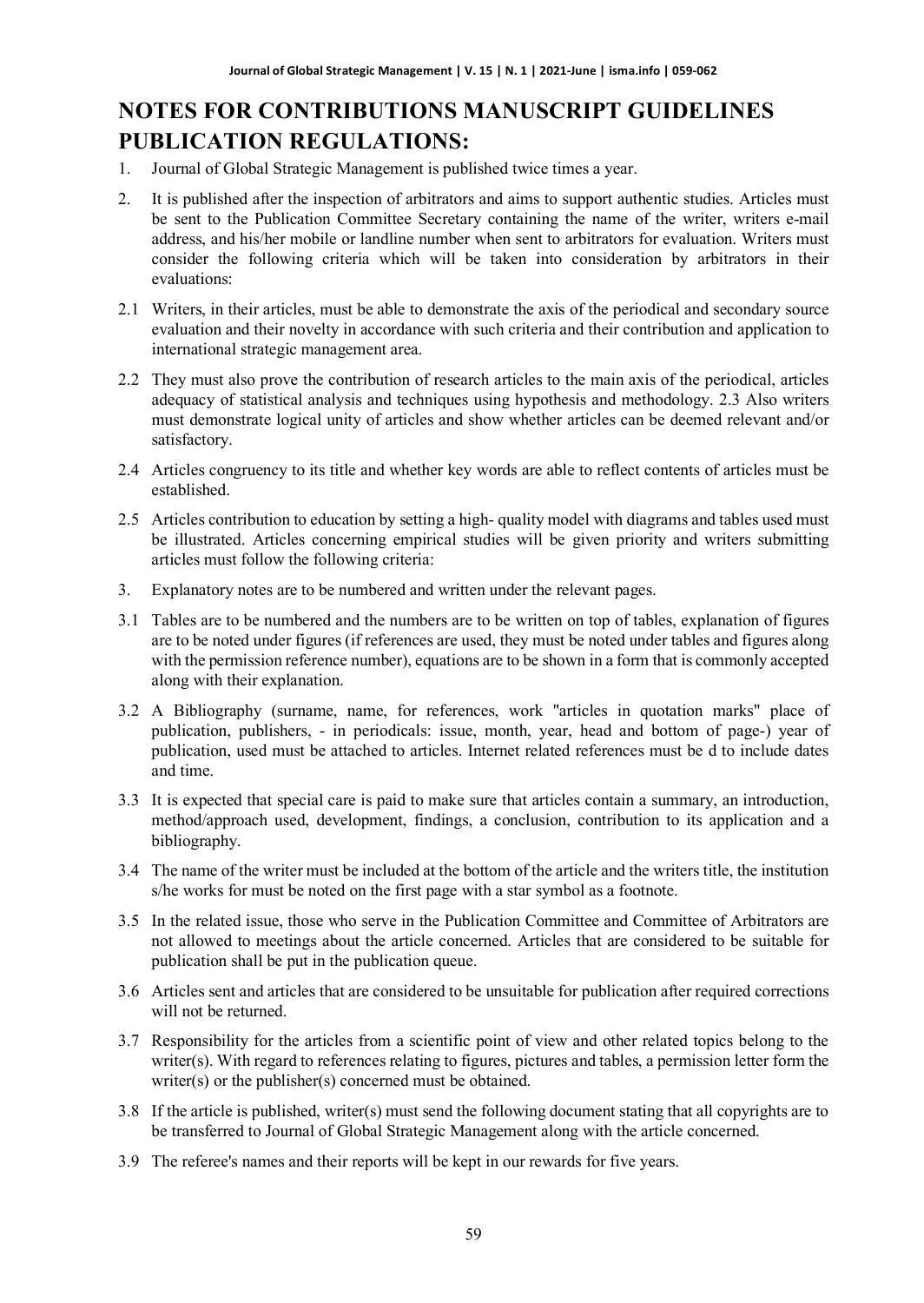#### **Journal of Global Strategic Management | V. 15 | N. 1 | 2021-June | isma.info | 059-062**

3.10 JGSM requires an Open Researcher and Contributor ID(ORCID) for all authors.To create an ORCID,please visit :https://orcid.org/oauth/singin.The author will need a registered ORCID inorder to submit a manuscript or review a prof in this journal.

# **MANUSCRIPT GUIDELINES**

## **Base Font**

The paper should be typed Times New Roman with Point Size 10 and Single-spaced. A space should be between each paragraph.

## **Margins**

Set your margins as follows:

Left Margin:3 cm Right Margin:3 cm

Top Margin:3 cm Bottom Margin:2,50 cm

## **Title**

The title should be in all capital letters, boldface, "SIZE 20" and centered at the top of the first page. The author(s) and affiliations(s) must be right-justified , bold face, "SIZE 14" and single-spaced, beginning on the second line below the title. Do not use titles such as Dr. or Assistant Professor. etc.

#### **Abstract**

On the second line following the author(s) and affiliation(s), the word abstract must be left-justified and typed in all capital letters boldface with the "SIZE 14". The text of the abstract should be italicized and not more than 500 words and 3-5 keywords must be included.

## **ABSTRACT**

The main object of this paper

## **Body**

The body of the paper following the abstract should be single-space, and both left and right justified. Microsoft Word calls this "Justify".

First-level headings must be left-justified, boldface and in all capital letters with the "SIZE14" (Following the abstract, include a first level heading before the first paragraph of the body of the paper to clearly separate the two).

# **INTRODUCTION**

Second -level headings should be flush with the left margin, bold face, "SIZE 14" and in upper and lower case letters (NOT all caps).

# **Strategic Decision Making**

# **Exhibits And Appendices**

Exhibits may be included with each one appearing on a separate page. Exhibits should be typed as close as possible to the location they are cited. Headings should be centered, boldface, and capitalized above the exhibit. The size of the heading for each exhibit should be "SIZE 12".

# **EXIHIBIT 1**

Appendices should immediately follow the body of the paper and precede the references. The word appendix must be left-justified above the appendix, in "SIZE 14", bold and caps.